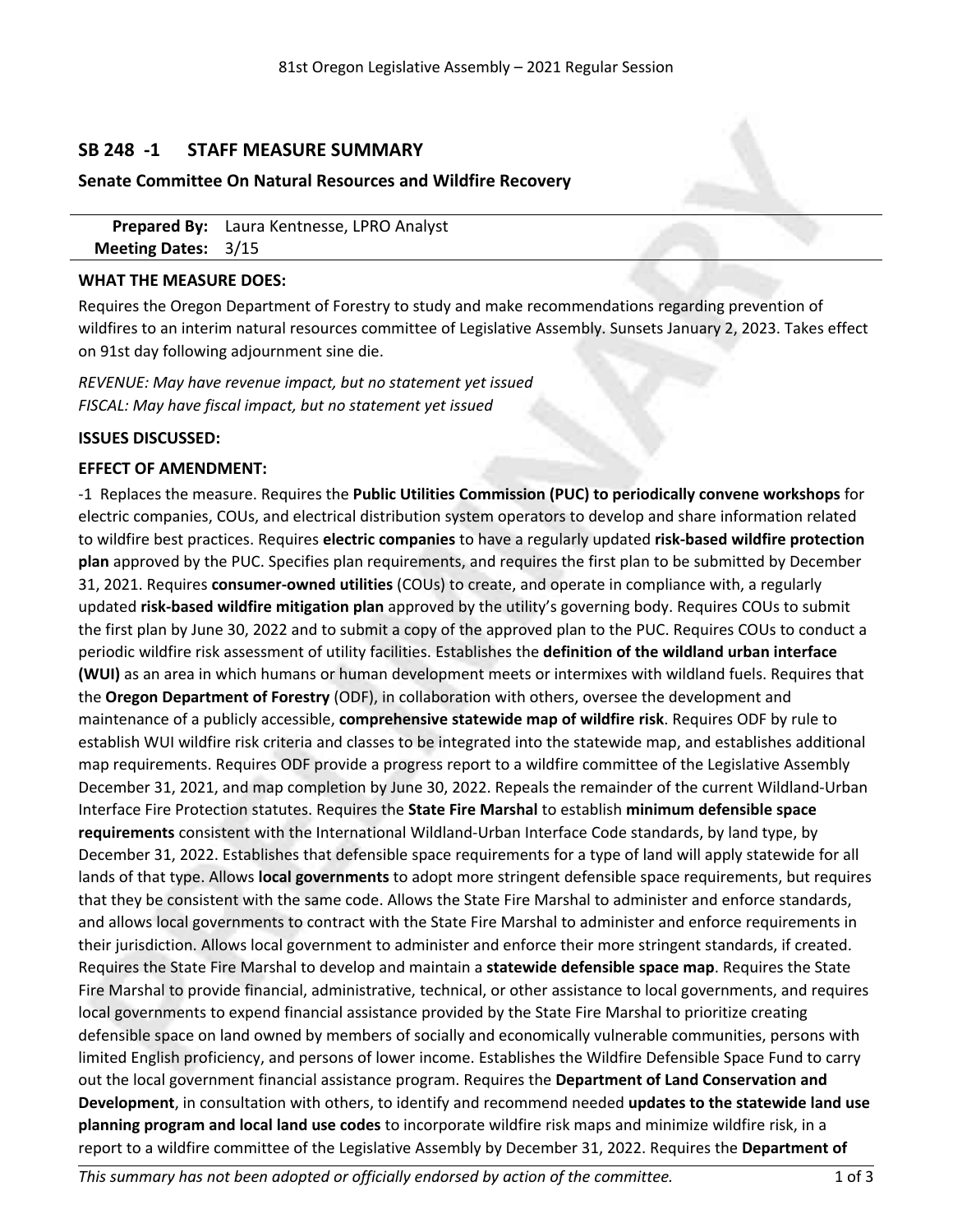**Consumer and Business Services** to adopt **R327 wildfire hazard mitigation building code standards** for new construction in high wildfire risk classes, operative December 31, 2022. Requires the **Environmental Quality Commission** to establish <sup>a</sup> program to detect and evaluate wildfire smoke levels for public health risk purposes, and to make public health risk information available to local public health authorities and the public. Requires the **Oregon Health Authority** (OHA) to establish **clean air shelters** within local communities, including provision and installation of filtration systems, in cooperation with local governments. Establishes that clean air shelters must be available to the public without charge during periods when wildfire smoke levels present <sup>a</sup> public health risk. Requires OHA to establish <sup>a</sup> **grant program** to increase the availability of **smoke filtration systems** in areas susceptible to wildfire smoke for persons vulnerable to the health effects of smoke. Authorizes OHA to issue grants to install smoke filtration systems in residential and commercial buildings, and buildings open to the public, and requires OHA to prioritize residential buildings occupied by lower income persons who are vulnerable to health effects of smoke. Requires the **Office of Emergency Management (OEM)** to update its statewide emergency plan to prepare for or respond to wildfire emergencies on an area-wide or statewide basis, including risk mitigation and evacuation planning. Requires OEM to coordinate with cities, counties, and other specified entities to provide training, exercises, and community education. Requires ODF, in consultation and cooperation with others, to design and implement <sup>a</sup> **treatment program to reduce wildfire danger** on public or private forestlands and rangelands, completing project operations by June 30, 2023. Requires ODF to collaborate with Oregon State University to identify strategic landscapes that are ready for treatment, and to give priority to projects on lands flagged as high importance categories under the Quantitative Risk Assessment, lands currently approved for treatment projects under the National Environmental Policy Act, and projects that meet human and ecological goals. Specifies certain project design objectives. Prohibits commercial thinning on specified protected lands. Requires ODF to develop performance measures and condition-based metrics for monitoring and communicating the effectiveness of state investments in mitigating wildfire risk. Requires ODF to report regarding the status of the program development and implementation by January 15, 2022 and again upon project completion. Requires ODF to consult with the Oregon Prescribed Fire Council concerning best practices for conducting <sup>a</sup> **Certified Burn Manager Program**, initiate rulemaking to establish the program, and provide <sup>a</sup> progress report to the Legislative Assembly by December 1, 2021. Establishes that it is the **policy of the state to maximize forest resiliency**, including but not limited to the achievement of ecological goals, fuel load reduction, and reduction in wildfire suppression costs, and requires ODF to adopt rules that maximize forest resiliency. Requires ODF to adopt rules to ensure efficient and effective funding of wildfire response by January 1, 2023, to become effective by June 30, 2023. Requires the State Forester in collaboration with others to adopt rules establishing <sup>a</sup> **baseline level of wildfire protection** for lands outside of forest protection districts that are susceptible to wildfire, and to ensure levels are adapted to reflect regional conditions. Authorizes <sup>a</sup> **county**, in collaboration with the State Forester and State Fire Marshal, to ensure these lands are provided with wildfire protection services at the baseline level or higher. Authorizes <sup>a</sup> county, in collaboration with the State Forester and State Fire Marshal, to assist landowners, individuals, and businesses with forming wildfire protection jurisdictions or modifying existing boundaries to ensure adequate protection. Allows counties to also assist jurisdictions in developing wildfire protection facilities, equipment, training, and other resources. Authorizes the State Forester to provide financial assistance to counties for carrying out county duties. Requires ODF to consult and coordinate with federal agencies, private stakeholders, and other state agencies to determine the adequacy of state, federal, and private **wildfire response capacity**. Appropriates General Fund moneys. Declares emergency, effective on passage.

*REVENUE: May have revenue impact, but no statement yet issued FISCAL: May have fiscal impact, but no statement yet issued*

## **BACKGROUND:**